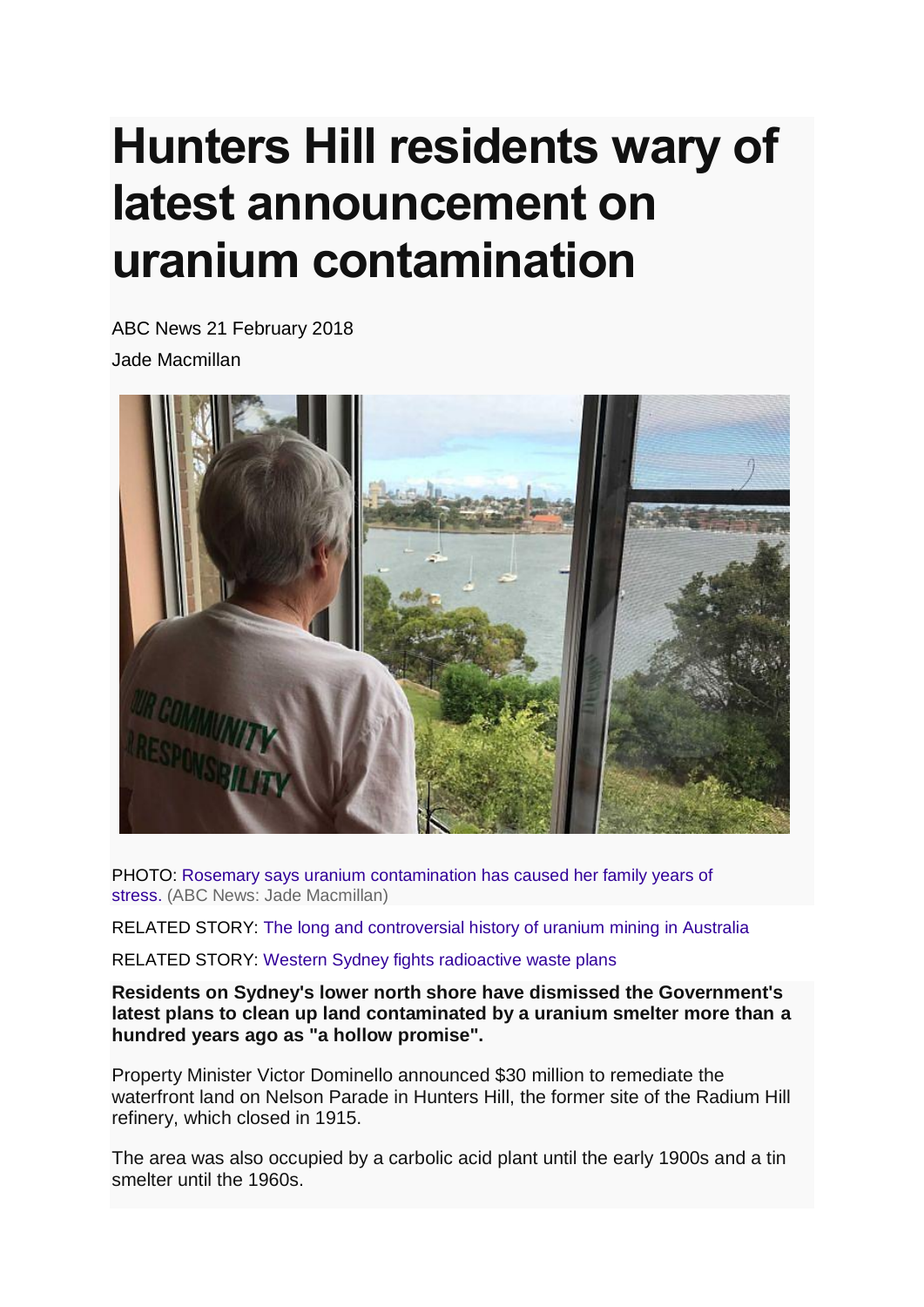Residents have spent decades urging the Government to remove the affected soil, which the NSW Environment Protection Authority found was contaminated with petroleum hydrocarbons, coal tar pitch, arsenic and lead.

"Having this funding should give the community confidence that we are determined to remediate the site," Mr Dominello said, ahead of a public meeting of more than 200 residents on Tuesday night.

"The Government is currently considering suitable disposal locations for the waste, and is in discussions with the Federal Government on the possibility of using the proposed National Radioactive Waste Management Facility earmarked for development in South Australia."

The minister did not provide a timeframe for the works and a site for the radioactive facility has not yet been selected.

Rosemary Manusu, 80, who has lived on Nelson Parade for more than 50 years, said she had little faith in the announcement after years of inaction from successive governments.

"It's been promised and promised about three or four times. So, until they actually start moving it, I don't believe a word they say," she said.



PHOTO: [Rosemary Manusu said she had little faith in the announcement after years of](http://www.abc.net.au/news/2018-02-21/rosemary-manusu-hunters-hill/9468312)  [inaction from successive governments.](http://www.abc.net.au/news/2018-02-21/rosemary-manusu-hunters-hill/9468312) (ABC News: Jade Macmillan)

Mrs Manusu said the contamination had caused her family years of stress and anxiety and had prevented her from being able to move out of the area.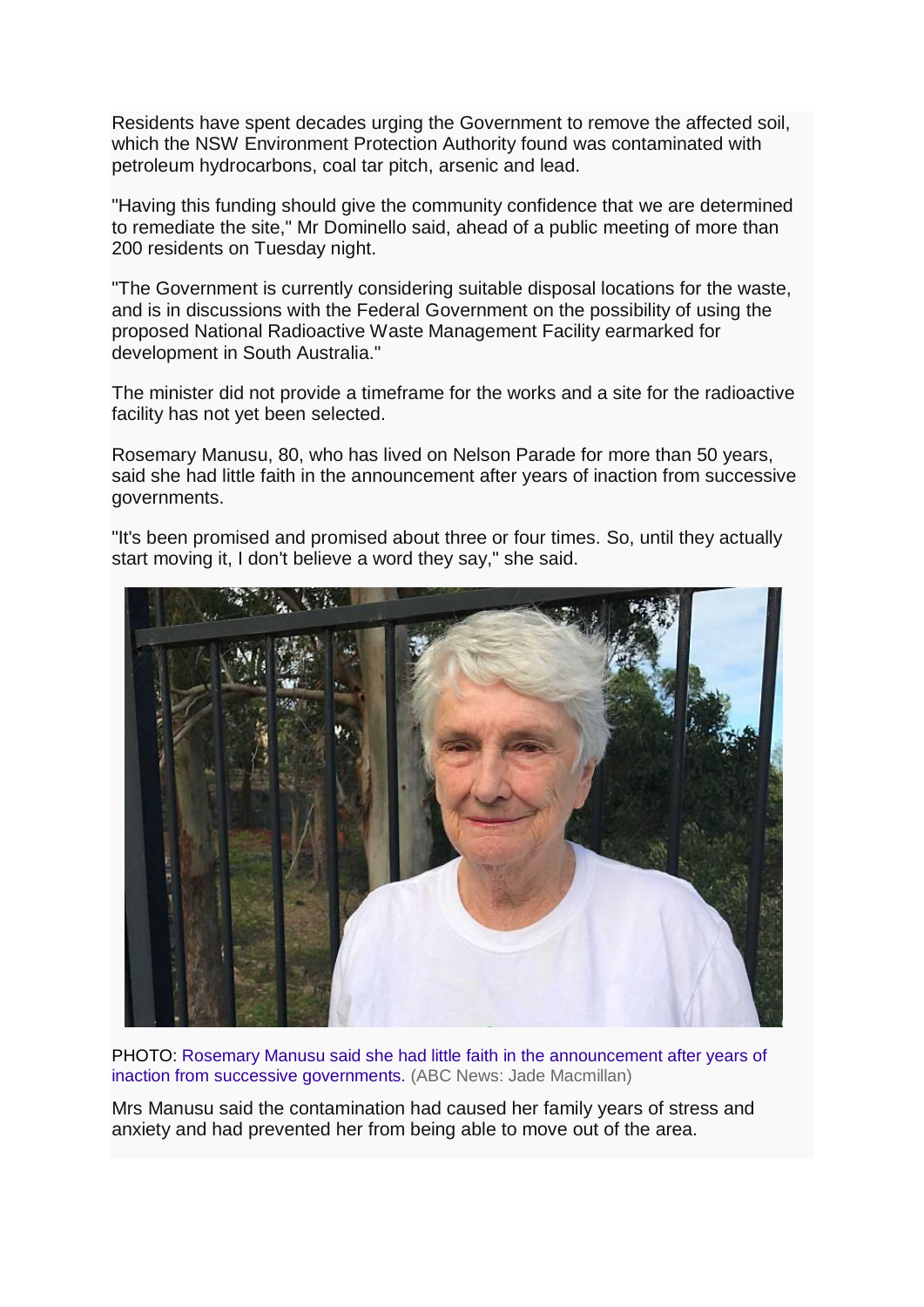"When my (late) husband's health was deteriorating we really needed to downsize but we couldn't sell," she said.

"It's hanging over your head the whole time, you're not free to do what you want to do. You're just stuck."

## Long history of government inaction

A parliamentary committee in 2008 called for a comprehensive remediation plan for the site and in 2014 the EPA issued a management order to Property NSW to commence the works, although it said the development consent still had not been issued.

A plan to move the contaminated material to Kemps Creek in Sydney's west was also abandoned in 2014 following a community backlash.

In a letter to constituents, the Planning Minister and local MP, Anthony Roberts, acknowledged the frustration of residents.



PHOTO: A public meeting [of more than 200 residents on Tuesday night addressed the issue](http://www.abc.net.au/news/2018-02-21/public-meeting-hunters-hill/9468314)  [of uranium contamination at Hunter's Hill.](http://www.abc.net.au/news/2018-02-21/public-meeting-hunters-hill/9468314) (ABC News: Jade Macmillan)

"I know this has been a serious issue for many ... and a source of great concern over many decades and successive governments," he said.

"I've been working hard with my colleagues in the NSW Government to make this (funding) happen."